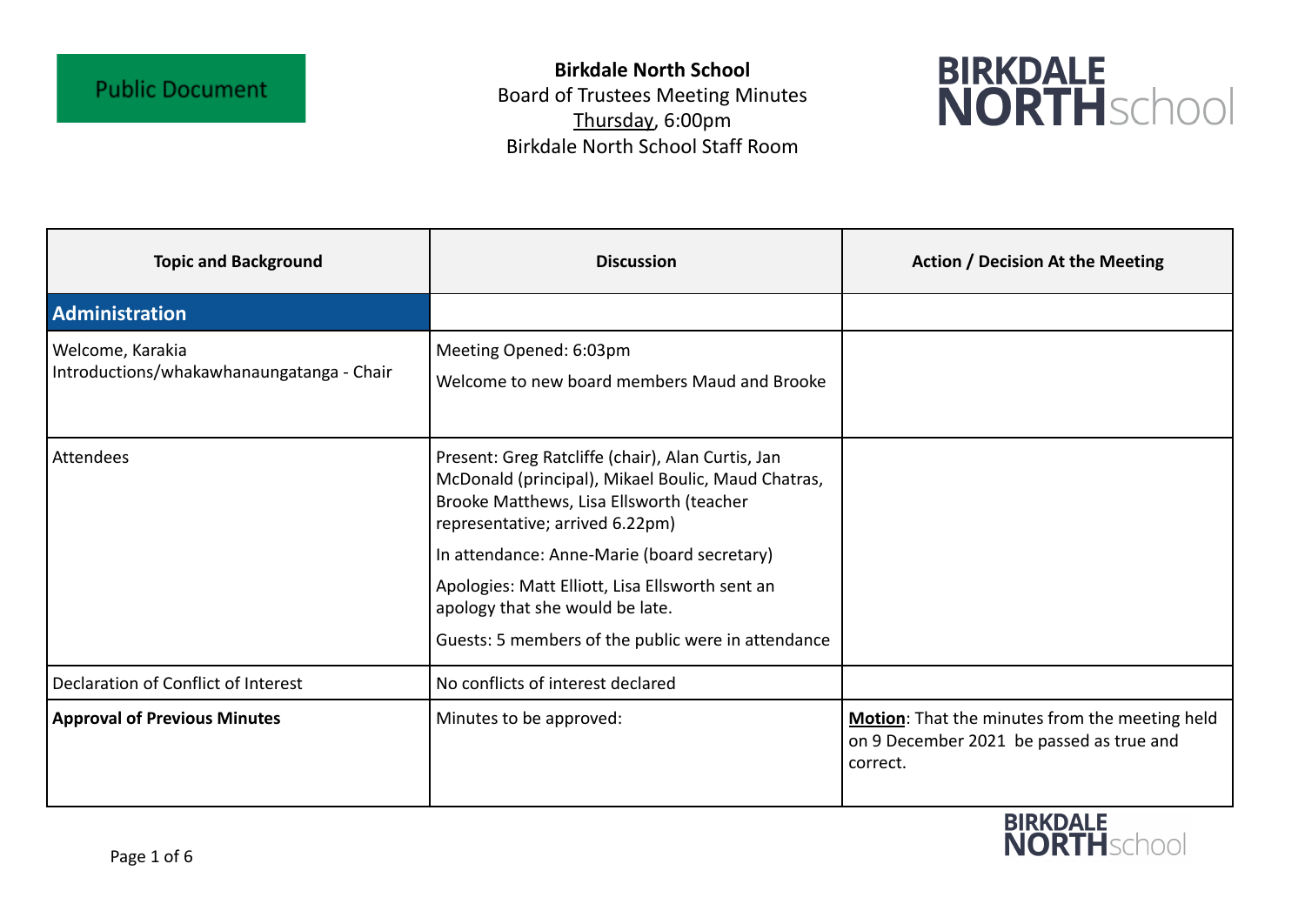|                                                                                |                                                                                                                                                                                                                                                           | Moved: Greg<br>Carried: 4                                                                                        |
|--------------------------------------------------------------------------------|-----------------------------------------------------------------------------------------------------------------------------------------------------------------------------------------------------------------------------------------------------------|------------------------------------------------------------------------------------------------------------------|
|                                                                                |                                                                                                                                                                                                                                                           | Motion: That the minutes from the special<br>meeting held on 15 November, 2021 be passed as<br>true and correct. |
|                                                                                |                                                                                                                                                                                                                                                           | Moved: Greg<br>Carried: 4                                                                                        |
| <b>Financial Report</b>                                                        | Line items above budget were discussed. One                                                                                                                                                                                                               | Motion: That all lawful creditors be paid and that                                                               |
| Monthly review of the financial report, financial<br>statements and creditors. | example was two years covered in one year for<br>board gifts for teachers.                                                                                                                                                                                | the financial reports for November and December<br>2021 be approved.                                             |
|                                                                                | The school's financial position is strong which is a<br>credit to those working on it.                                                                                                                                                                    | Moved: Greg<br>Carried: 4                                                                                        |
| Draft budget 2022                                                              | First Question - Discussion of ESOL funding and<br>resourcing in the school.                                                                                                                                                                              | Motion: The board adopts the draft budget for<br>2022                                                            |
|                                                                                | The board chair has discussed the draft budget with<br>the accountant and Jan. The accountant has no<br>problems with our budget. Although there is a deficit<br>budget the board chair, principal and accountant feel<br>it is reasonable for this year. | Moved: Greg<br>Carried: 5                                                                                        |
|                                                                                | The fact that we are a smaller school impacts the<br>income we receive. However we still have the same<br>fixed costs of a bigger school.                                                                                                                 |                                                                                                                  |
|                                                                                | Professional development for teachers is included in<br>this budget.                                                                                                                                                                                      |                                                                                                                  |
| Principal                                                                      |                                                                                                                                                                                                                                                           |                                                                                                                  |

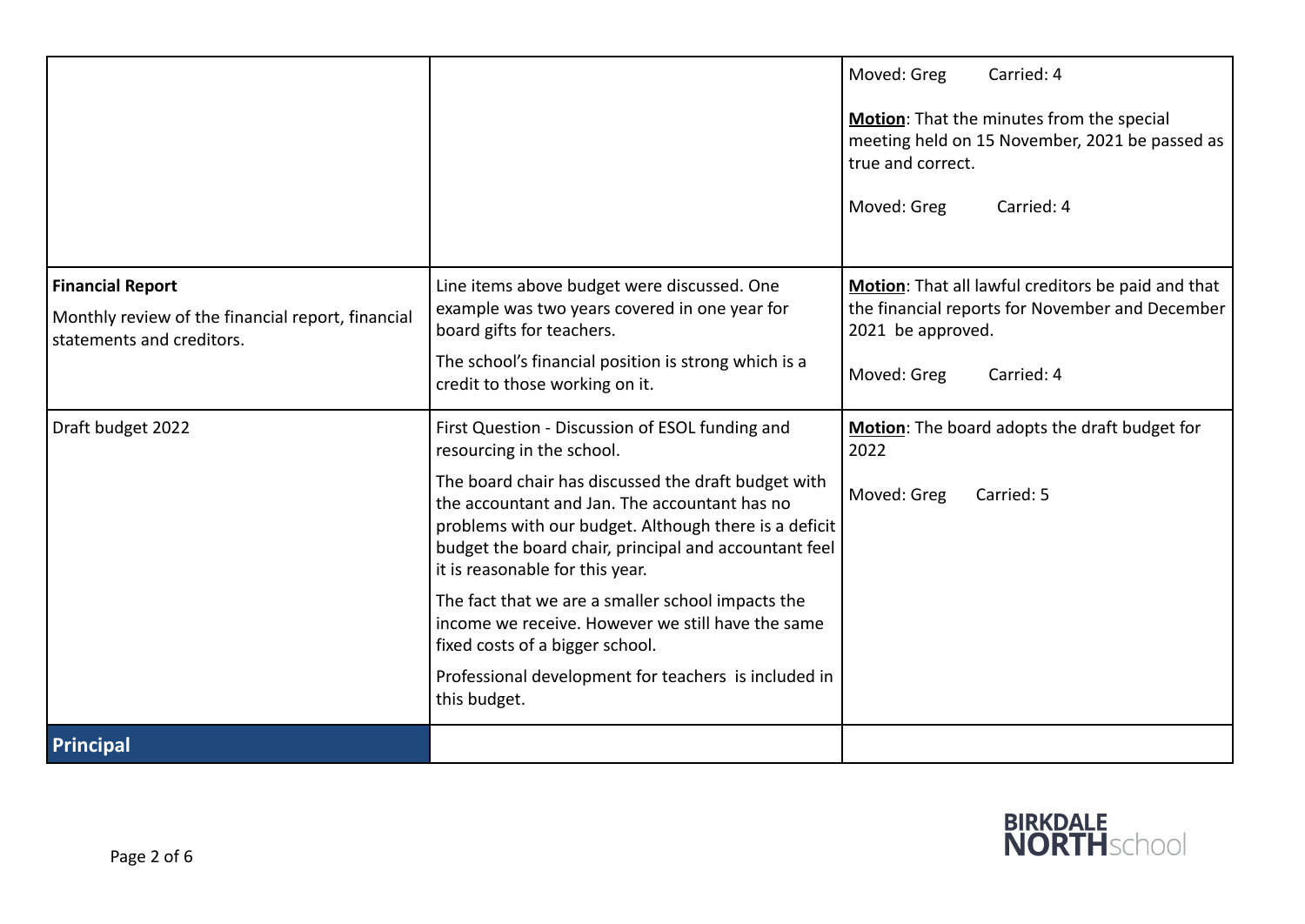| <b>Principal's Report</b>               | Health and safety - Jan is feeling confident with the<br>builders and site manager onsite for the current<br>rebuild.                                                                                                                                                                                                                                                                                  | Moved: Greg | Motion: That the Principal's report be adopted.<br>Carried: 5 |
|-----------------------------------------|--------------------------------------------------------------------------------------------------------------------------------------------------------------------------------------------------------------------------------------------------------------------------------------------------------------------------------------------------------------------------------------------------------|-------------|---------------------------------------------------------------|
|                                         | Covid Protection Framework is well set out at the<br>Red level. Jan would like to thank the parents and<br>whanau for their support, particularly with<br>congestion at the gate with pick ups.                                                                                                                                                                                                        |             |                                                               |
|                                         | Do you expect something different in 2022<br>compared to 2021 in terms of management? Are we<br>prepared for access to online learning if we need to<br>switch to distance learning quickly, due to Covid. Jan<br>- we are moving forward, even if we can't do<br>everything in the plan. There has been some great<br>support for Māori families from the Māori wardens<br>in our area. (Chromebooks) |             |                                                               |
|                                         | Parent involvement is so much more important now.<br>It would be good to have more support for parents<br>with this. Lisa believes that the mindset of a lot of<br>parents needs to change. It is a three-way<br>partnership. The teachers in the Junior team will be<br>working more alongside parents to help them<br>understand how they can help at home.                                          |             |                                                               |
|                                         | Communication can be via newsletters or video.<br>Zoom meetings will be held for meet the teacher<br>information.                                                                                                                                                                                                                                                                                      |             |                                                               |
| Principal performance agreement process | Jan has met with her appraiser and mentor and the<br>appraisal process is on track                                                                                                                                                                                                                                                                                                                     |             |                                                               |
| <b>Strategic Decisions/Policy</b>       |                                                                                                                                                                                                                                                                                                                                                                                                        |             |                                                               |

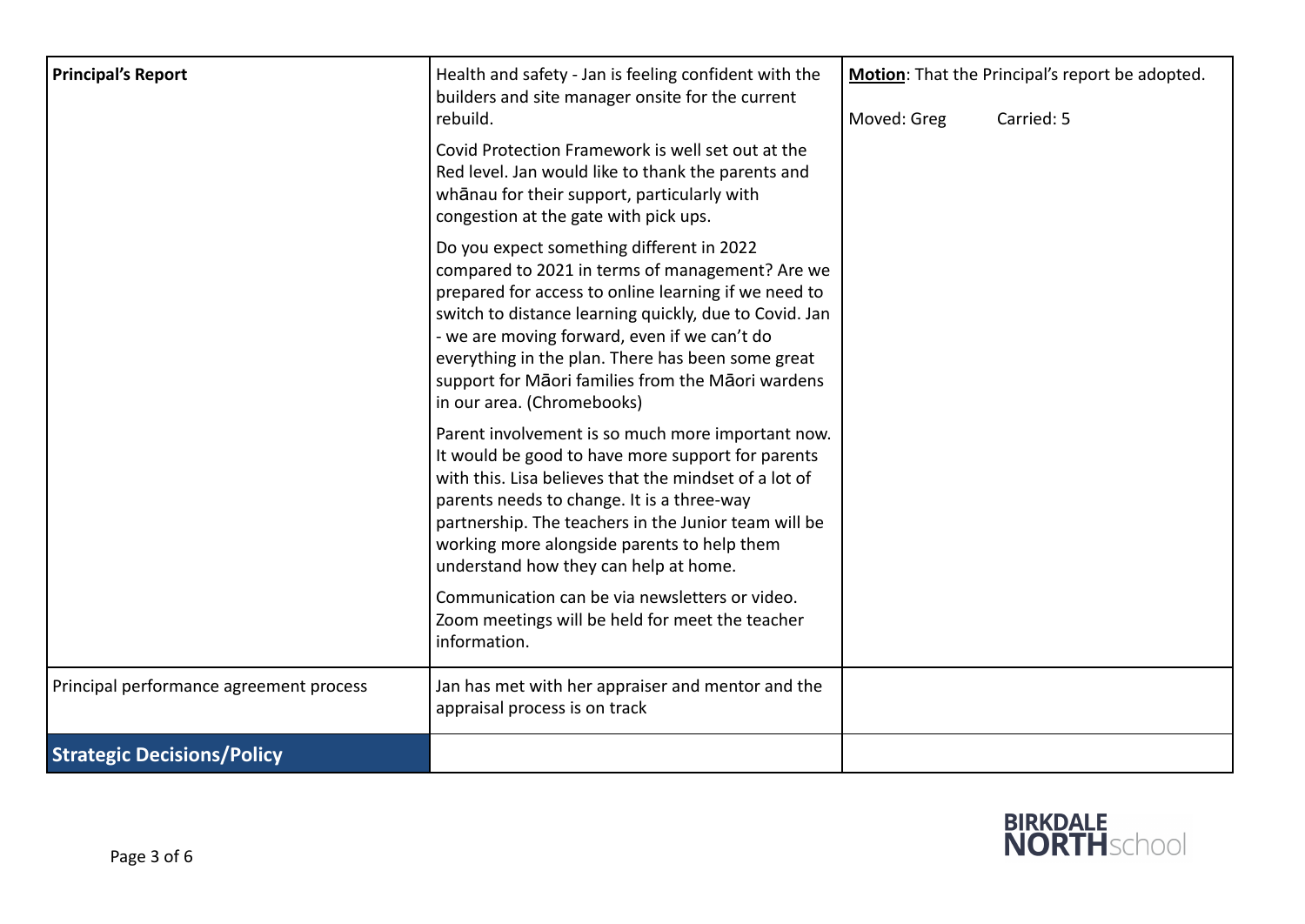| Item<br>Charter/Strategic Direction/Annual Plan 2022 | Alan acknowledged that this Charter is a great piece<br>of work and I would support it going forward to the<br>Ministry. Jan has worked with Springboard Trust<br>throughout 2021 on this document, as well as<br>consultation with our community.                      | Motion: The board approves the charter /<br>strategic plan / annual plan for 2022<br>Moved: Greg<br>Carried: 5                              |
|------------------------------------------------------|-------------------------------------------------------------------------------------------------------------------------------------------------------------------------------------------------------------------------------------------------------------------------|---------------------------------------------------------------------------------------------------------------------------------------------|
| <b>Strategic Discussion</b>                          |                                                                                                                                                                                                                                                                         |                                                                                                                                             |
| Item<br>Analysis of Variance end of 2021             | Considering the disruptions of 2021, due to Covid<br>lockdowns, the data has been relatively positive.<br>How can the board help to support the achievement<br>in 2022? Discussed                                                                                       |                                                                                                                                             |
| <b>Health and Safety</b>                             |                                                                                                                                                                                                                                                                         |                                                                                                                                             |
| Any issues to raise?                                 |                                                                                                                                                                                                                                                                         |                                                                                                                                             |
| *Dangerous driving - drop off and pick up            | Drivers at the school gate have been seen to execute<br>some risky maneuvers. We will continue to monitor<br>this vigilantly.<br>It is not possible to have parents enter our staff<br>carpark, as this turning area is designated for Wairau<br>Valley Special School. | Action: Jan will send out a reminder e-mail to<br>parents about Health and Safety connected to<br>driving and parking near the school gate. |
| General                                              |                                                                                                                                                                                                                                                                         |                                                                                                                                             |
| Item<br>Property update                              | Brief update as per report supplied                                                                                                                                                                                                                                     |                                                                                                                                             |
| Item<br>Communication Committee update               | Thank you to Matt and Alan for their work on the<br>Committee. This Committee closed at the end of<br>2021.                                                                                                                                                             |                                                                                                                                             |

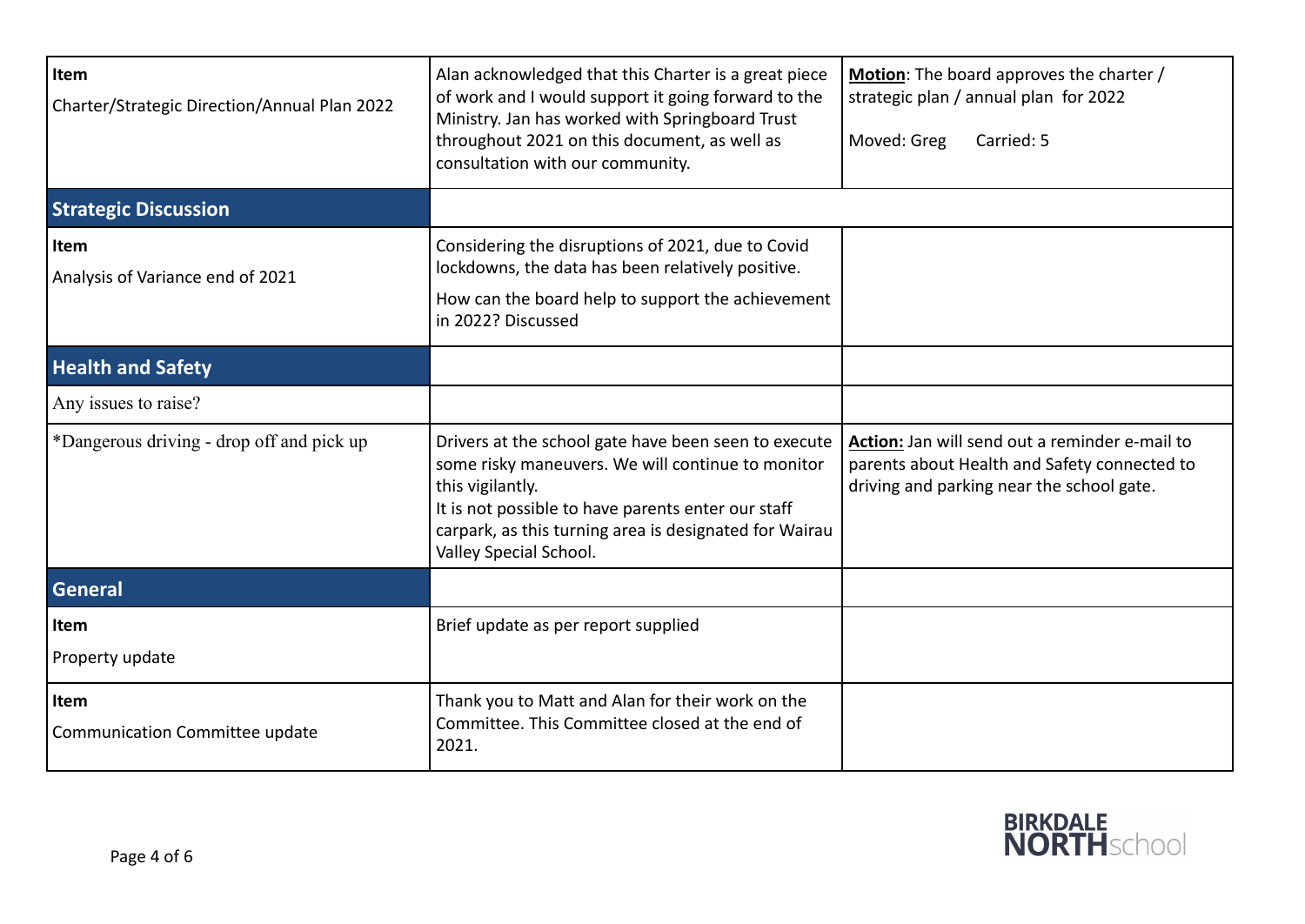| Item<br><b>Board PD</b>              | Board PD is recommended to all board members and<br>especially to our 2 new board members. |                                                                                                                                                                                                                   |
|--------------------------------------|--------------------------------------------------------------------------------------------|-------------------------------------------------------------------------------------------------------------------------------------------------------------------------------------------------------------------|
|                                      |                                                                                            |                                                                                                                                                                                                                   |
| Critical correspondence in / out     | Correspondence in:<br>E-resolutions                                                        | Motion: That the board approves the<br>engagement of Edwards & Hardy to undertake the<br>work in their proposal dated 16th December in<br>the amount of \$12,685 plus GST.                                        |
|                                      |                                                                                            | Moved: Greg                                                                                                                                                                                                       |
|                                      |                                                                                            | Unanimous decision reached 20 December 2021                                                                                                                                                                       |
|                                      |                                                                                            | Motion: That the board approves the grant<br>application of \$93,000 to the Lotteries<br>Commission to fund the upgrade of our school<br>playground.<br>Moved: Greg<br>Unanimous decision reached 24 January 2022 |
| In-committee (When required)         |                                                                                            |                                                                                                                                                                                                                   |
| No in-committee items                |                                                                                            |                                                                                                                                                                                                                   |
| <b>Agenda Items For Next Meeting</b> |                                                                                            |                                                                                                                                                                                                                   |
| Confirmation of next meeting         | Thursday 24 March 2022                                                                     |                                                                                                                                                                                                                   |